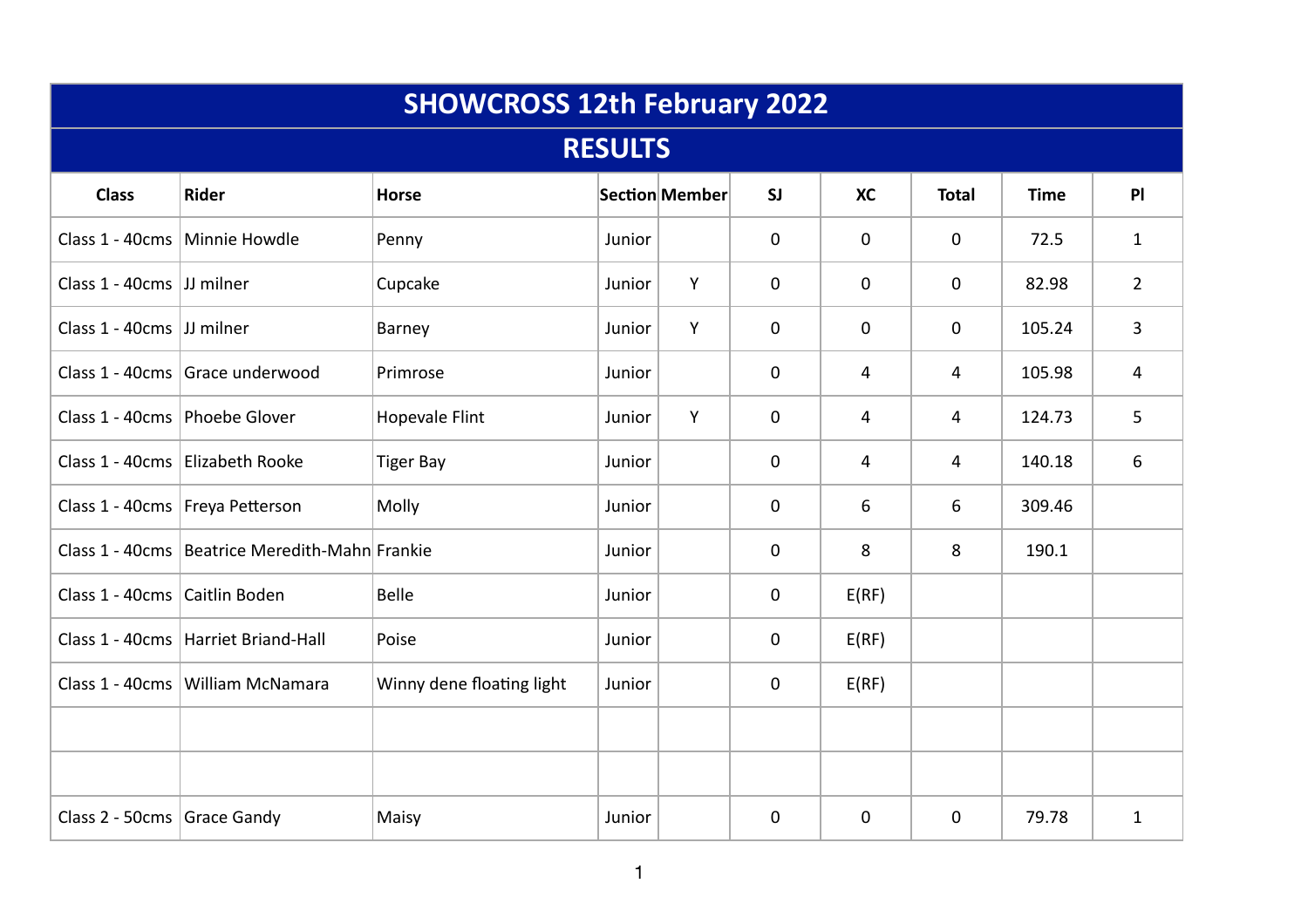|                                 | Class 2 - 50cms   Grace underwood              | Primrose                      | Junior |     | 0           | $\mathbf 0$ | $\mathbf 0$  | 83.43  | $\overline{3}$ |
|---------------------------------|------------------------------------------------|-------------------------------|--------|-----|-------------|-------------|--------------|--------|----------------|
| Class 2 - 50cms JJ milner       |                                                | Cupcake                       | Junior | Y   | 0           | $\mathbf 0$ | $\mathbf 0$  | 88.36  | $\overline{2}$ |
| Class 2 - 50cms   Phoebe Glover |                                                | <b>Hopevale Flint</b>         | Junior | Y   | $\mathbf 0$ | $\mathbf 0$ | $\mathbf 0$  | 94.13  | 4              |
|                                 | Class 2 - 50cms   Freya Petterson              | Molly                         | Junior |     | 0           | $\mathbf 0$ | $\mathbf 0$  | 124.33 | 5              |
|                                 | Class 2 - 50cms Elizabeth Rooke                | <b>Tiger Bay</b>              | Junior |     | $\mathbf 0$ | 4           | 4            | 141.26 | 6              |
|                                 | Class 2 - 50cms   William McNamara             | Winnydene floating light      | Junior | W/D |             |             |              |        |                |
|                                 |                                                |                               |        |     |             |             |              |        |                |
| Class 2 - 50cms   Heidi O'Neill |                                                | A Little Twirl                | Senior | Y   | $\mathbf 0$ | $\mathbf 0$ | $\mathbf 0$  | 94.36  | $\mathbf{1}$   |
|                                 | Class 2 - 50cms Jane underwood                 | Ringo                         | Senior |     | 4           | E(EOC)      |              |        |                |
|                                 |                                                |                               |        |     |             |             |              |        |                |
| Class 3 - 60cms Abi Rogers      |                                                | <b>Burnthouse Lane Raziak</b> | Junior |     | $\mathbf 0$ | $\mathbf 0$ | $\mathbf{0}$ | 73.66  | $\mathbf{1}$   |
| Class 3 - 60cms Chris Crane     |                                                | Bonnie                        | Senior | Y   | 0           | $\mathbf 0$ | $\mathbf 0$  | 76.56  | $\overline{2}$ |
| Class 3 - 60cms   Heidi O'Neill |                                                | Pochahontus                   | Senior | Y   | 0           | $\mathbf 0$ | $\mathbf 0$  | 123.38 | 3              |
| Class 3 - 60cms Zoe Owen        |                                                | Tommy                         | Senior |     | 4           | 4           | 8            | 102.66 | 4              |
|                                 | Class 3 - 60cms Millie Richards- Grindon Patch |                               | Junior |     | 4           | 12          | 16           | 104.24 | 5              |
| Class 3 - 60cms Elodie Scotton  |                                                | <b>Bert</b>                   | Junior |     | 4           | 16          | 20           | 149.55 | 6              |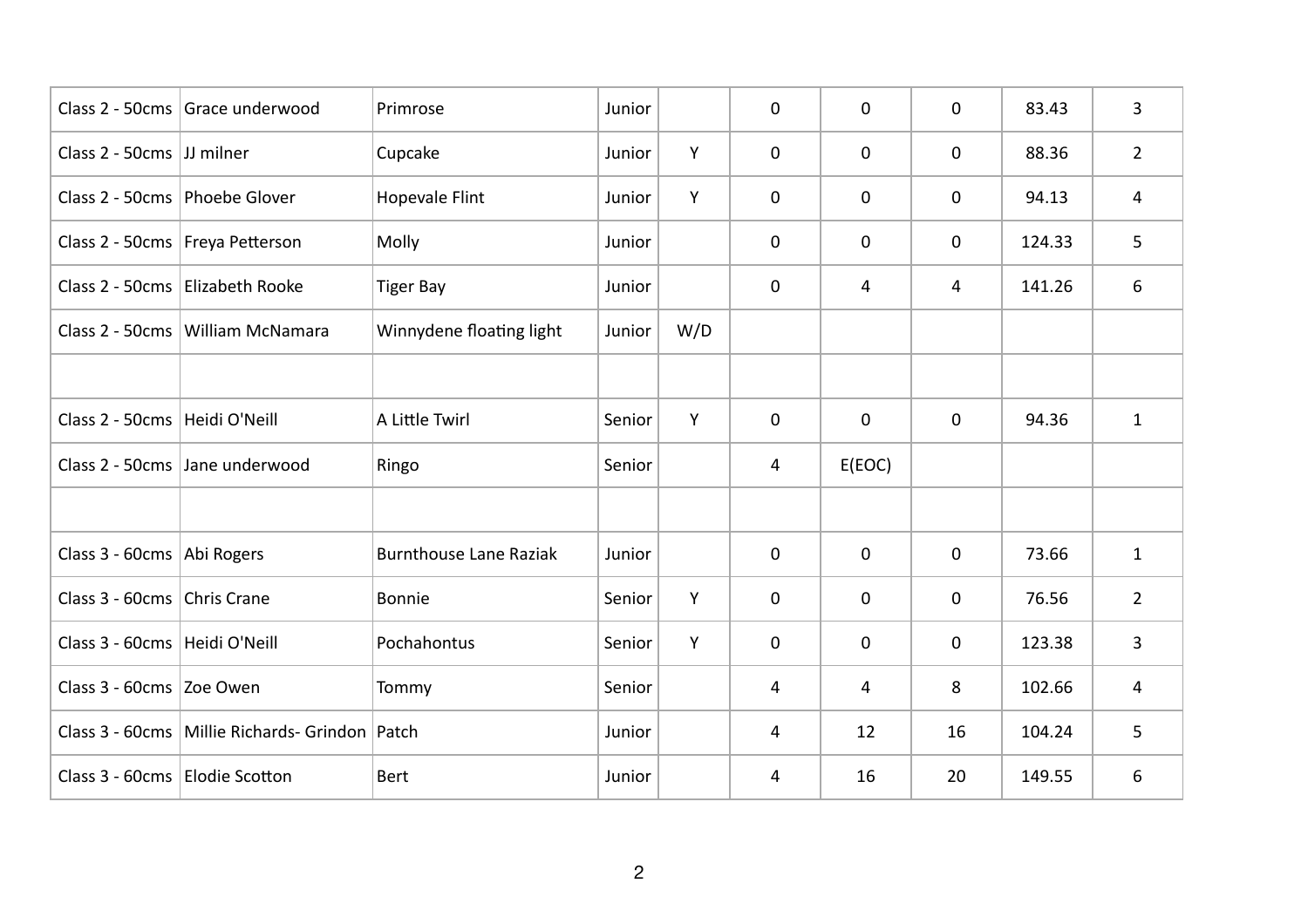|                               | Class 3 - 60cms Grace Underwood        | Primrose                  | Junior |   | 4           | E           |             |        |                |
|-------------------------------|----------------------------------------|---------------------------|--------|---|-------------|-------------|-------------|--------|----------------|
| Class 3 - 60cms   Macy Stokes |                                        | Kalmara What a Surprise   | Junior | Y | 8           | E           |             |        |                |
| Class 3 - 60cms   Megan Askey |                                        | Daz                       | Senior |   | R           |             |             |        |                |
|                               |                                        |                           |        |   |             |             |             |        |                |
|                               | Class 4 - 70cms   Ruby Birchenough     | Magic                     | Junior | Y | 16          | 20          | 36          | 102.73 | 4              |
| Class 4 - 70cms Seb Scotton   |                                        | My Barney Rubble          | Junior |   | 4           | E           |             |        |                |
| Class 4 - 70cms Chris Crane   |                                        | Bonnie                    | Senior | Y | W/D         |             |             |        |                |
| Class 4 - 70cms   Macy Stokes |                                        | Kalmara What a Surprise   | Junior | Y | $\mathbf 0$ | E           |             |        |                |
|                               | Class 4 - 70cms   Helen dolisznyj      | <b>Bold Connor</b>        | Senior |   |             |             |             |        |                |
|                               | Class 4 - 70cms Jade Brassington       | Rhein Gold                | Senior |   | 4           | 4           | 8           | 84.84  | $\overline{3}$ |
|                               | Class 4 - 70cms   Olivia hollingsworth | Flyer                     | Junior |   |             |             |             |        |                |
| Class 4 - 70cms   Maisy lowe  |                                        | Prince Verdie             | Junior |   | 8           | E           |             |        |                |
|                               | Class 4 - 70cms Grace wellington       | Moni                      | Junior |   | W/D         |             |             |        |                |
|                               | Class 4 - 70cms Chloe Cashmore         | <b>Bandit</b>             | Junior |   | $\mathbf 0$ | E           |             |        |                |
|                               | Class 4 - 70cms   Ruby Birchenough     | Alverley honeysuckle rose | Junior | Y | $\mathbf 0$ | $\pmb{0}$   | $\mathbf 0$ | 76.46  | $\mathbf{1}$   |
| Class 4 - 70cms Zoe Owen      |                                        | Tommy                     | Senior |   | 8           | $\mathbf 0$ | 8           | 75.55  | $\overline{2}$ |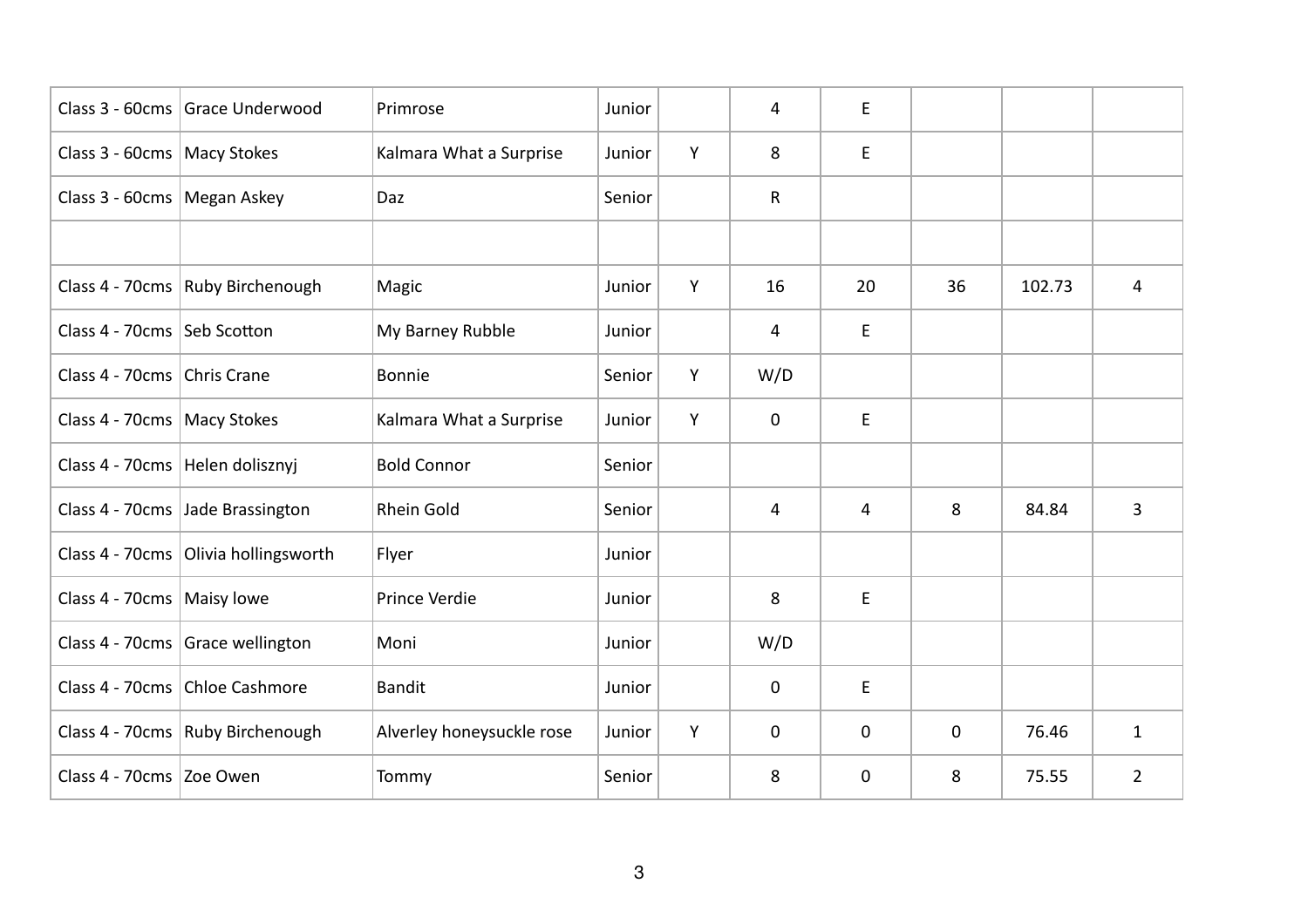|                                 | Class 5 - 80cms Ruby Birchenough   | My sweet merci                      | Junior | Y   | $\mathbf{0}$ | $\mathbf{0}$ | $\mathbf{0}$ | 54.23  | $\mathbf{1}$   |
|---------------------------------|------------------------------------|-------------------------------------|--------|-----|--------------|--------------|--------------|--------|----------------|
|                                 | Class 5 - 80cms   Ruby Birchenough | Alverley honeysuckle rose           | Junior | Y   | $\mathbf 0$  | $\mathbf 0$  | $\mathbf 0$  | 58.81  | $\overline{2}$ |
| Class 5 - 80cms Amanda Price    |                                    | Storm                               | Senior |     | 0            | 4            | 4            | 90.88  | 3              |
| Class 5 - 80cms   Molly Bratton |                                    | Fero grace                          | Senior |     | $\mathbf 0$  | 8            | 8            | 83.38  | $\overline{4}$ |
| Class 5 - 80cms   Amanda Price  |                                    | Chance                              | Senior |     | $\mathbf 0$  | 14           | 14           | 129.26 | $5\phantom{.}$ |
| Class 5 - 80cms Jane Winson     |                                    | Rocco                               | Senior |     |              |              |              |        |                |
|                                 | Class 5 - 80cms   Ruby Birchenough | Magic                               | Junior | Y   | $\mathbf 0$  | E            |              |        |                |
|                                 | Class 5 - 80cms Zsazsa Rowland     | Flossy                              | Junior |     |              |              |              |        |                |
| Class 5 - 80cms   Meg Askey     |                                    | Beechfields Sudden motivatid Senior |        |     |              |              |              |        |                |
| Class 5 - 80cms Elly King       |                                    | <b>Tiberius Cavallo</b>             | Senior |     | 4            | E            |              |        |                |
| Class 5 - 80cms Amanda Price    |                                    | Chance                              | Senior | H/C | $\mathbf 0$  | $\mathbf 0$  | $\mathbf 0$  | 87.98  |                |
|                                 |                                    |                                     |        |     |              |              |              |        |                |
|                                 | Class 6 - 90cms Ruby Birchenough   | My sweet merci                      | Junior | Y   | 8            | 6            | 14           | 61.34  | $\mathbf{1}$   |
| Class 6 - 90cms Sarah Childs    |                                    | Deerleap Diamond                    | Senior |     | $\mathbf 0$  | 14           | 14           | 105.1  | $\overline{2}$ |
|                                 |                                    |                                     |        |     |              |              |              |        |                |